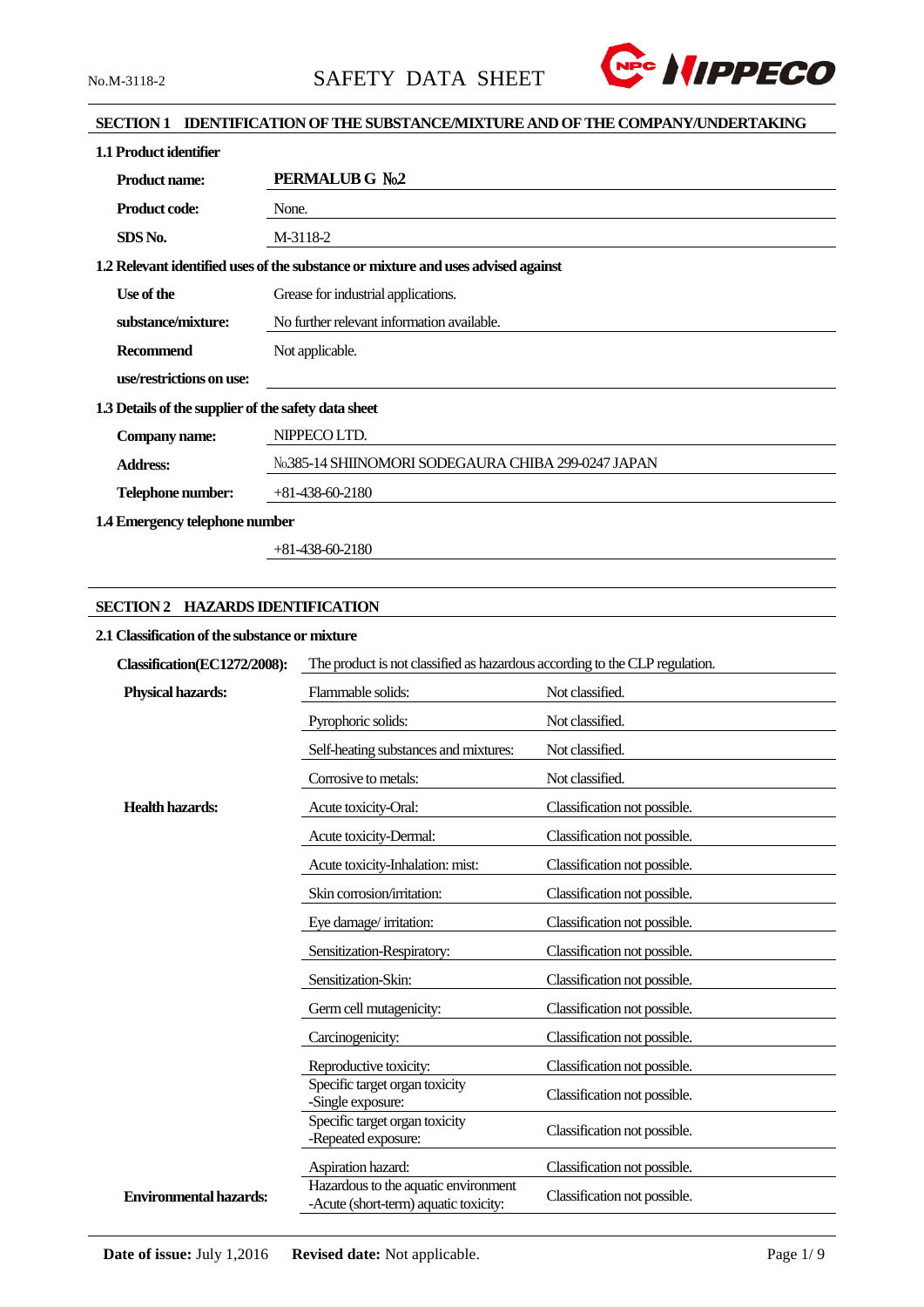



|                                            | Hazardous to the aquatic environment<br>Classification not possible.<br>-Chronic (long term) aquatic toxicity: |
|--------------------------------------------|----------------------------------------------------------------------------------------------------------------|
|                                            | The hazards without the above mention are "Not applicable" or "Classification not possible".                   |
| Classification(OSHA HCS 29 CFR 1910.1200): |                                                                                                                |
|                                            | The product is not classified as hazardous according to OSHA GHS regulations within the                        |
|                                            | <b>United States.</b>                                                                                          |
| 2.2 Label elements                         |                                                                                                                |
| Hazard pictogram(s):                       | No pictogram.                                                                                                  |
| Signal word:                               | No signal word.                                                                                                |
| Hazard statement(s):                       | No hazard statement.                                                                                           |
| Precautionary statement(s):                |                                                                                                                |
| <b>Prevention:</b>                         | Not required.                                                                                                  |
| <b>Response:</b>                           | Not required.                                                                                                  |
| <b>Storage:</b>                            | Not required.                                                                                                  |
| Disposal:                                  | Not required.                                                                                                  |
| 2.3 Other hazards                          |                                                                                                                |
| Other hazards which do                     | Combustibility. Keep away from ignition sources such as heat/sparks/open flames.                               |
| not result in classification:              | Vapors from this product at high temperatures (above $150^{\circ}$ C) may irritate respiratory passages.       |

#### **SECTION 3 COMPOSITION/INFORMATION ON INGREDIENTS**

| Substance/mixture  |              | <b>Mixture</b> |           |                     |               |                          |                 |             |
|--------------------|--------------|----------------|-----------|---------------------|---------------|--------------------------|-----------------|-------------|
| Ingradient(s):     |              |                |           |                     |               |                          |                 |             |
| Chemical name      | CAS#         | EC#            | Wt%       | EU                  | EU            | <b>USA</b>               | ACGIH           | EU          |
| generic name       |              |                |           | <b>Hazard</b> class | Category code | <b>OSHAPEL</b>           | <b>TLV</b>      | <b>ILV</b>  |
| Synthetic silicone | Confidential | Confidential   | 75-85     | None                | None          | Not established          | Not established | <b>Not</b>  |
| base oil           |              |                |           |                     |               |                          |                 | established |
| Lithium soap       | Confidential | Confidential   | $10 - 20$ | None                | None          | Not established          | Not established | <b>Not</b>  |
| thickener          |              |                |           |                     |               |                          |                 | established |
| Additive           | 7631-86-9    | 231-545-4      | $1-5$     | None                | None          | $20$ mppcf, $80$ (mg/    | Not established | Not         |
| (Silicon dioxide)  |              |                |           |                     |               | $m^3$ /%SiO <sub>2</sub> |                 | established |

#### **Carcinogen:**

**Chemical name:** None. **CAS#: Reference:**

No component of this product is listed as a human carcinogen or a potential carcinogen in IARC Monographs, U.S. NTP, OSHA regulation, and Annex Ⅵ of Regulation (EC) 1272/2008.

#### **PBT substance and vPvB substance:**

**Chemical name:** None. **CAS#: Category:**

No component of this product is a PBT or vPvB substance under Regulation (EC)1907/2006.

A statement that the specific chemical identity(ies) and/or exact percentage(s) of composition has been withheld as a trade secret.

#### **SECTION 4 FIRST AIDMEASURES**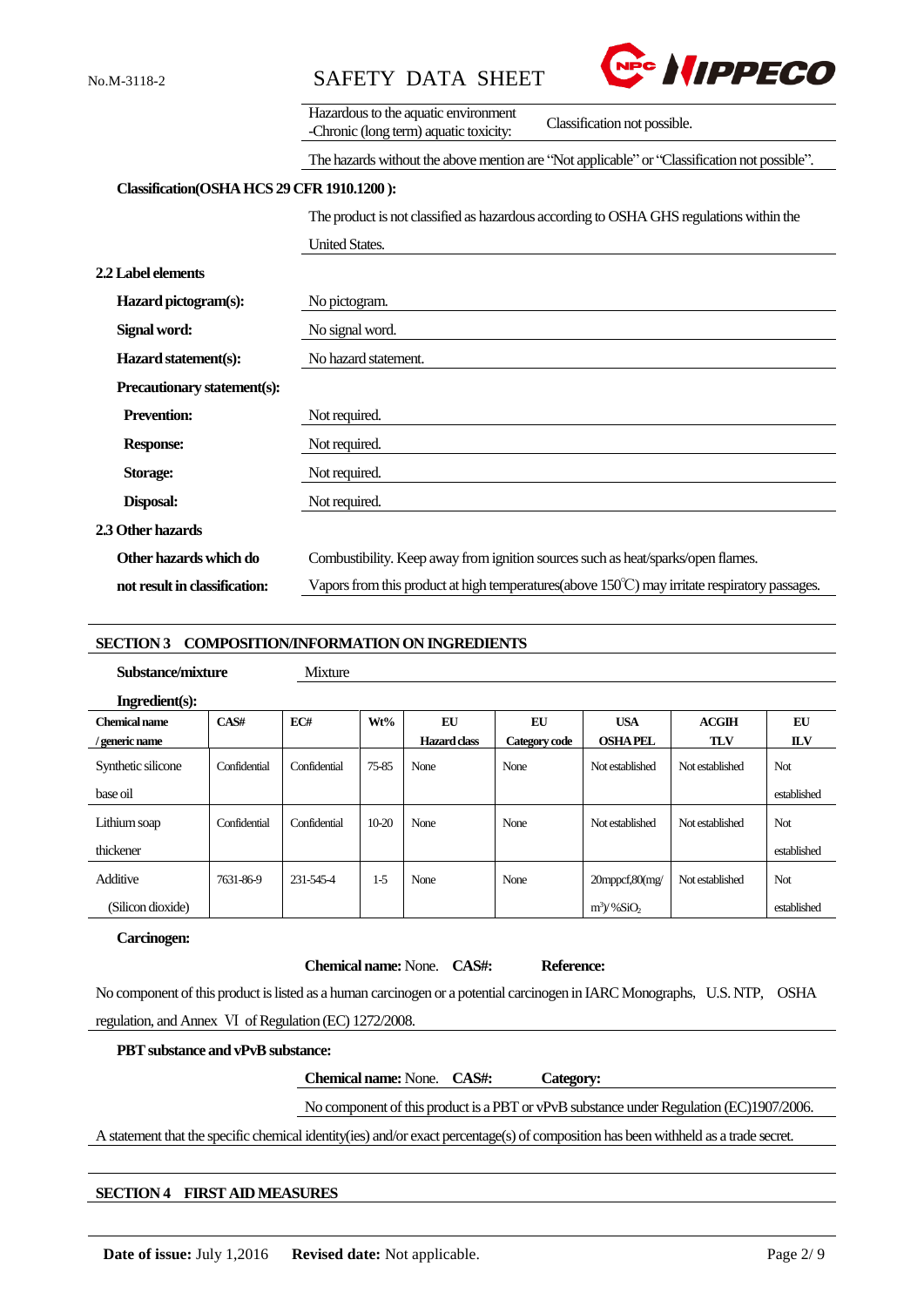No.M-3118-2 SAFETY DATA SHEET



| 4.1 Description of first aid measures                           |                                                                                                    |
|-----------------------------------------------------------------|----------------------------------------------------------------------------------------------------|
| <b>Inhalation:</b>                                              | Remove exposed person to fresh air if adverse effects are observed.                                |
| Skin:                                                           | Wash with soap and water. Get medical attention if irritation develops.                            |
| Eye:                                                            | Flush immediately with water for at least 15 minutes. Get immediate medical attention.             |
| <b>Ingestion:</b>                                               | Do not make person vomit unless directed to do so by medical personnel.                            |
| <b>Protection of first-aiders:</b>                              | No action shall be taken involving any personal risk or without suitable training.                 |
| 4.2 Most important symptoms and effects, both acute and delayed |                                                                                                    |
|                                                                 | See SECTION 11 for more detailed information on health effects and symptoms.                       |
|                                                                 | 4.3 Indication of any immediate medical attention and special treatment needed                     |
| Notes to physician:                                             | Treatment should in general be symptomatic and directed to relieving any effects.                  |
|                                                                 |                                                                                                    |
| <b>SECTION 5 FIRE FIGHTING MEASURES</b>                         |                                                                                                    |
| 5.1 Extinguishing media                                         |                                                                                                    |
| Suitable extinguishing media:                                   | Use water fog, foam, dry chemical or carbon dioxide to extinguish flames.                          |
| <b>Unsuitable extinguishing</b>                                 | DO NOT use forcible water. See SECTION 11 for more detailed information on health effects          |
| media:                                                          | and symptoms.                                                                                      |
| 5.2 Special hazards arising from the substance or mixture       |                                                                                                    |
| Hazards from the substance                                      | In a fire or if heated, a pressure increase will occur and the container may burst.                |
| or mixture:                                                     |                                                                                                    |
| <b>Hazardous</b> combustion                                     | Combustion products may include the following:                                                     |
| products:                                                       | Carbon oxides (CO, CO <sub>2</sub> ), SiO <sub>2</sub>                                             |
| 5.3 Advice for firefighters                                     |                                                                                                    |
| <b>Special precautions for</b>                                  | Promptly isolate the scene by removing all persons from the vicinity of the incident if there is a |
| fire-fighters:                                                  | fire. No action shall be taken involving any personal risk or without suitable training.           |
| Special protective equipment                                    | Fire-fighters should wear appropriate protective equipment and self-contained breathing            |
| for fire-fighters:                                              | apparatus with a full face-piece operated in positive pressure mode.                               |
|                                                                 |                                                                                                    |

# **SECTION 6 ACCIDENTAL RELEASE MEASURES**

| 6.1 Personal precautions, protective equipment and emergency procedures |                                                                                            |  |  |
|-------------------------------------------------------------------------|--------------------------------------------------------------------------------------------|--|--|
| For non-emergency                                                       | Eliminate all ignition sources. Evacuate surrounding areas.                                |  |  |
| personnel:                                                              |                                                                                            |  |  |
| For emergency responders:                                               | Particular danger of slipping on leaked/spilled product.                                   |  |  |
| <b>6.2 Environmental precautions</b>                                    |                                                                                            |  |  |
|                                                                         | Should be prevented from contaminating soil or from entering sewage and drainage systems   |  |  |
|                                                                         | and bodies of water.                                                                       |  |  |
| 6.3 Methods and material for containment and cleaning up                |                                                                                            |  |  |
| Small spill:                                                            | Move containers from spill area. Absorb with an inert material and place in an appropriate |  |  |
|                                                                         | waste disposal container. Dispose of via a licensed waste disposal contractor.             |  |  |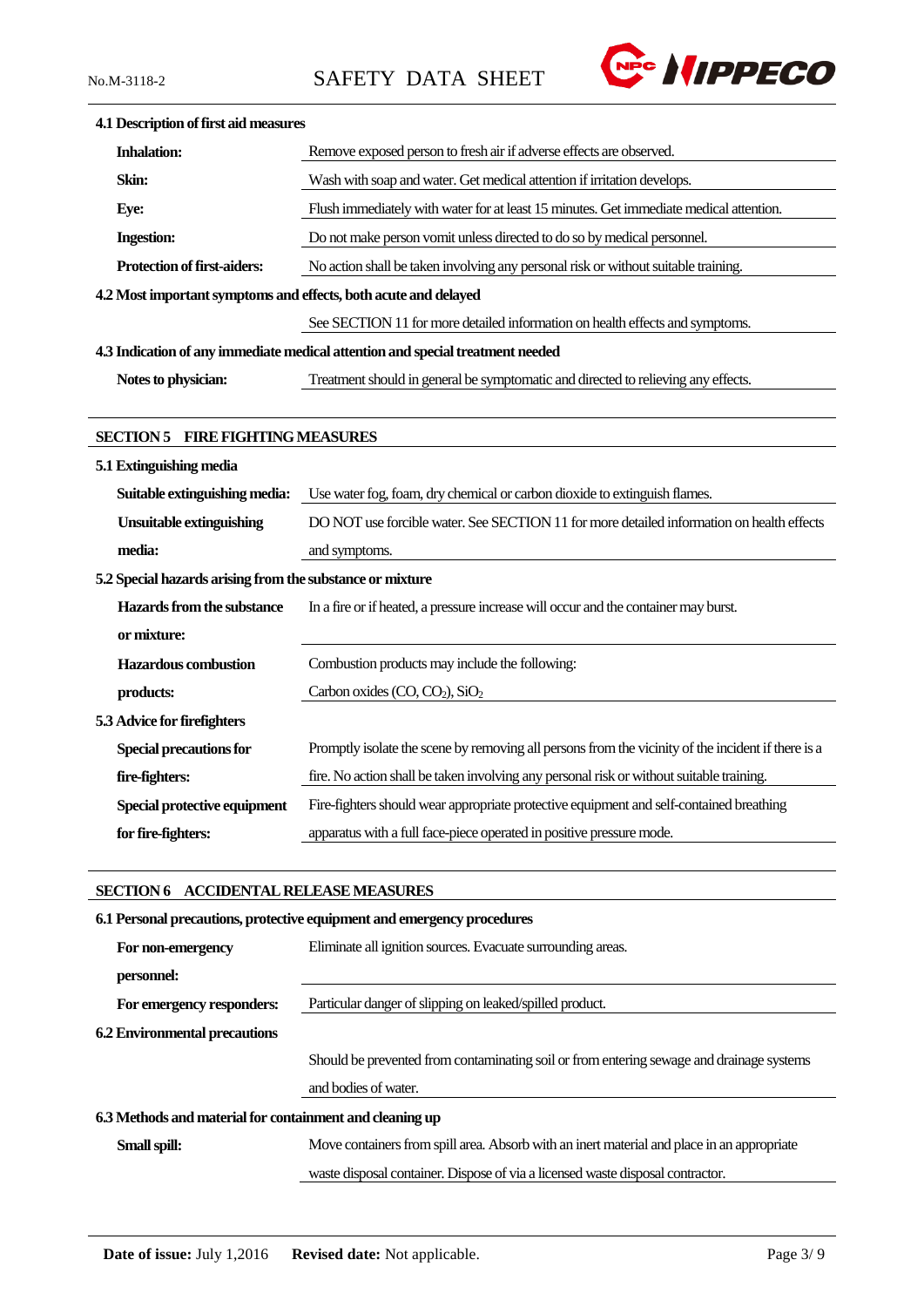No.M-3118-2 SAFETY DATA SHEET



| Large spill:                    | Move containers from spill area. Prevent entry into sewers, water courses, basements or            |
|---------------------------------|----------------------------------------------------------------------------------------------------|
|                                 | confined areas. Contain and collect spillage with non-combustible, absorbent material e.g. sand,   |
|                                 | earth, vermiculite or diatomaceous earth and place in container for disposal according to local    |
|                                 | regulations. Suction or scoop the spill into appropriate disposal or recycling vessels, then cover |
|                                 | spill area with oil absorbent. Dispose of via a licensed waste disposal contractor.                |
| 6.4 Reference to other sections |                                                                                                    |
|                                 | See SECTION 7 for information on safe handling.                                                    |
|                                 | See SECTION 8 for information on personal protection equipment.                                    |
|                                 | See SECTION 13 for disposal information.                                                           |

#### **SECTION 7 HANDLING AND STORAGE**

| 7.1 Precautions for safe handling                                |                                                                                                 |
|------------------------------------------------------------------|-------------------------------------------------------------------------------------------------|
| <b>Protective measures:</b>                                      | Put on appropriate personal protective equipment (see SECTION8).                                |
| Advice on general                                                | Workers should wash hands and face before eating, drinking and smoking.<br>Avoid contact        |
| occupational hygiene:                                            | with eyes, skin and clothing. Avoid breathing vapor or mist. Keep in the original container or  |
|                                                                  | an approved alternative made from a compatible material, kept tightly closed when not in use.   |
|                                                                  | Empty containers retain product residue and can be hazardous. Do not reuse container.           |
| 7.2 Conditions for safe storage, including any incompatibilities |                                                                                                 |
|                                                                  | Store in accordance with local regulations. Store in a dry, cool and well-ventilated area, away |
|                                                                  | from incompatible materials (see SECTION 10). Keep away from heat and direct sunlight.          |
|                                                                  | Keep container tightly closed and sealed until ready for use. Containers that have been opened  |
|                                                                  | must be carefully resealed and kept upright to prevent leakage. Store and use only in           |
|                                                                  | equipment/containers designed for use with this product. Do not store in unlabeled containers.  |
| Not suitable:                                                    | Prolonged exposure to elevated temperature.                                                     |
| 7.3 Specific end use(s)                                          |                                                                                                 |
|                                                                  | No further relevant information available.                                                      |

# **SECTION 8 EXPOSURE CONTROLS / PERSONAL PROTECTION**

| 8.1 Control parameters       |                                                                                       |
|------------------------------|---------------------------------------------------------------------------------------|
|                              | No exposure limit value known on the product itself.                                  |
|                              | <b>OHSA PEL:</b> Not established                                                      |
|                              | <b>ACGIH TLV: Not established</b>                                                     |
|                              | NIOSH REL: Not established                                                            |
|                              | EU ILV: Not established                                                               |
| <b>8.2 Exposure controls</b> |                                                                                       |
| Appropriate engineering      | When mist is generated, the limited part should be ventilated.                        |
| controls:                    | A washing facility/water for eye and skin cleaning purposes should be present.        |
|                              | Individual protection measures, such as personal protective equipment                 |
| <b>Eye/face protection:</b>  | M<br><b>Required</b><br>$\Box$ Not required<br>Wear safety glasses with side shields. |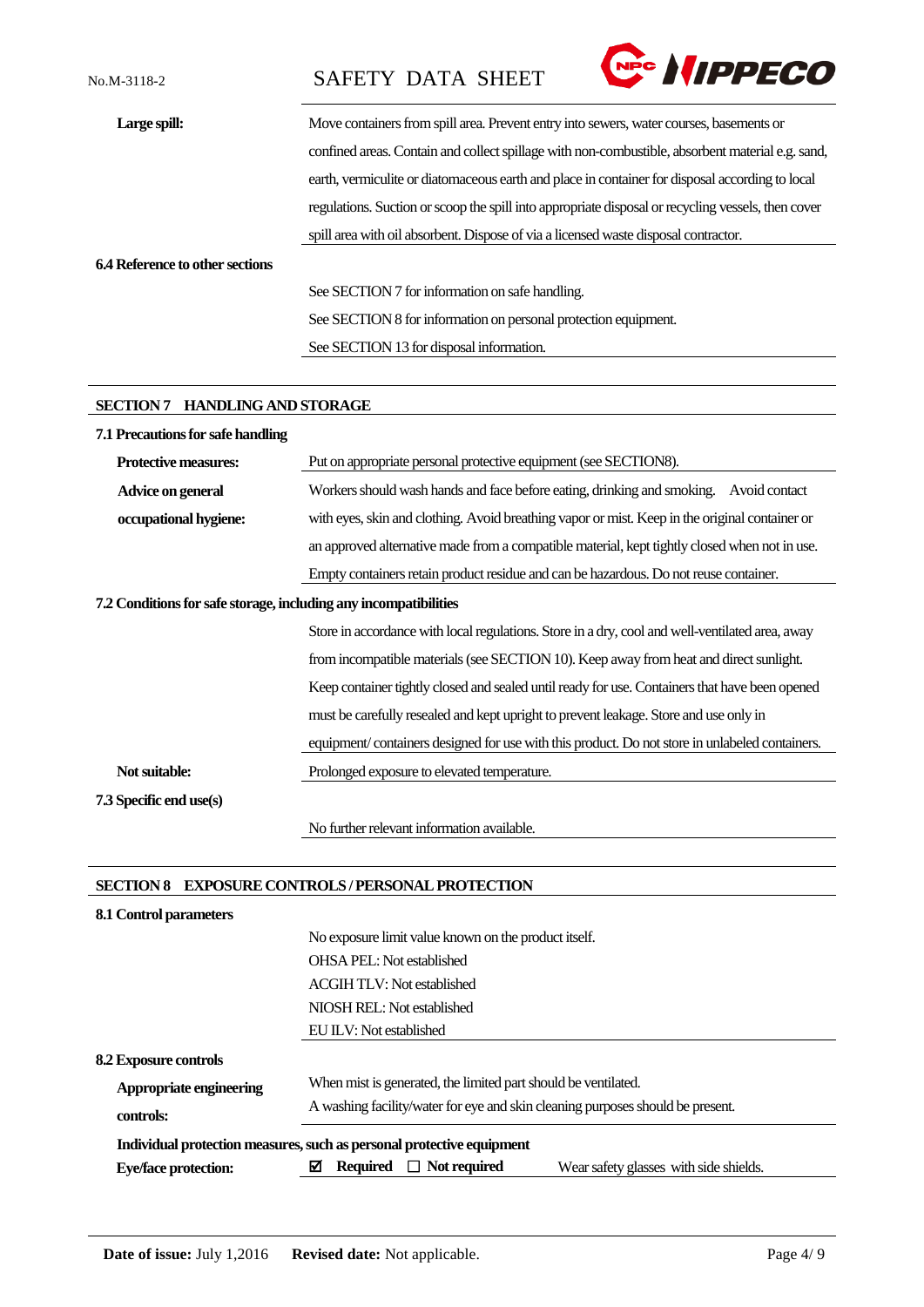Nec *NIPPECO* No.M-3118-2 SAFETY DATA SHEET Skin(hand/other) protection: **⊠** Required □ Not required To prevent contact, wear impervious clothing such as gloves, apron. **Respiratory protection: □ Required <b>Ø** Not required No special respiratory protection equipment is required under normal conditions of use with adequate ventilation. In case of insufficient ventilation, wear suitable respiratory equipment. Thermal hazards: □ Required **Ø Not required** Not normally required. Avoid release to the environment. **Environmental exposure controls:**

# **SECTION 9 PHYSICAL AND CHEMICAL PROPERTIES**

# **9.1 Information on basic physical and chemical properties**

| Appearance:                                | Smooth, white, semi-solid.                 |
|--------------------------------------------|--------------------------------------------|
| Odor:                                      | Odorless.                                  |
| Odor threshold:                            | Not determined.                            |
| pH:                                        | Not determined.                            |
| Melting point/freezing                     | Not determined.                            |
| $point$ <sup>(<math>\circ</math></sup> C): |                                            |
| Initial boiling point and                  | Undetermined.                              |
| boiling range (°C):                        |                                            |
| Flash point(°C):                           | $>200$ (SETA)                              |
| <b>Evaporation rate:</b>                   | Not determined.                            |
| <b>Upper/lower flammability or</b>         | Not determined.                            |
| explosive limits:                          |                                            |
| Vapor pressure:                            | Not determined.                            |
| <b>Relative density:</b>                   | Not determined.                            |
| Density/specific gravity:                  | Ca. $1.0(25^{\circ}\text{C})$              |
| Solubility(ies):                           | Negligible (in water).                     |
| Partition coefficient: n-                  | Not determined.                            |
| octanol/water:                             |                                            |
| <b>Auto-ignition</b>                       | Not determined.                            |
| temperature(°C):                           |                                            |
| <b>Decomposition</b>                       | Not determined.                            |
| temperature(°C):                           |                                            |
| Viscosity (m Pa s):                        | Not determined.                            |
| <b>Explosive properties:</b>               | Not determined.                            |
| <b>Oxidizing properties:</b>               | Not determined.                            |
| 9.2 Other information                      |                                            |
|                                            | No further relevant information available. |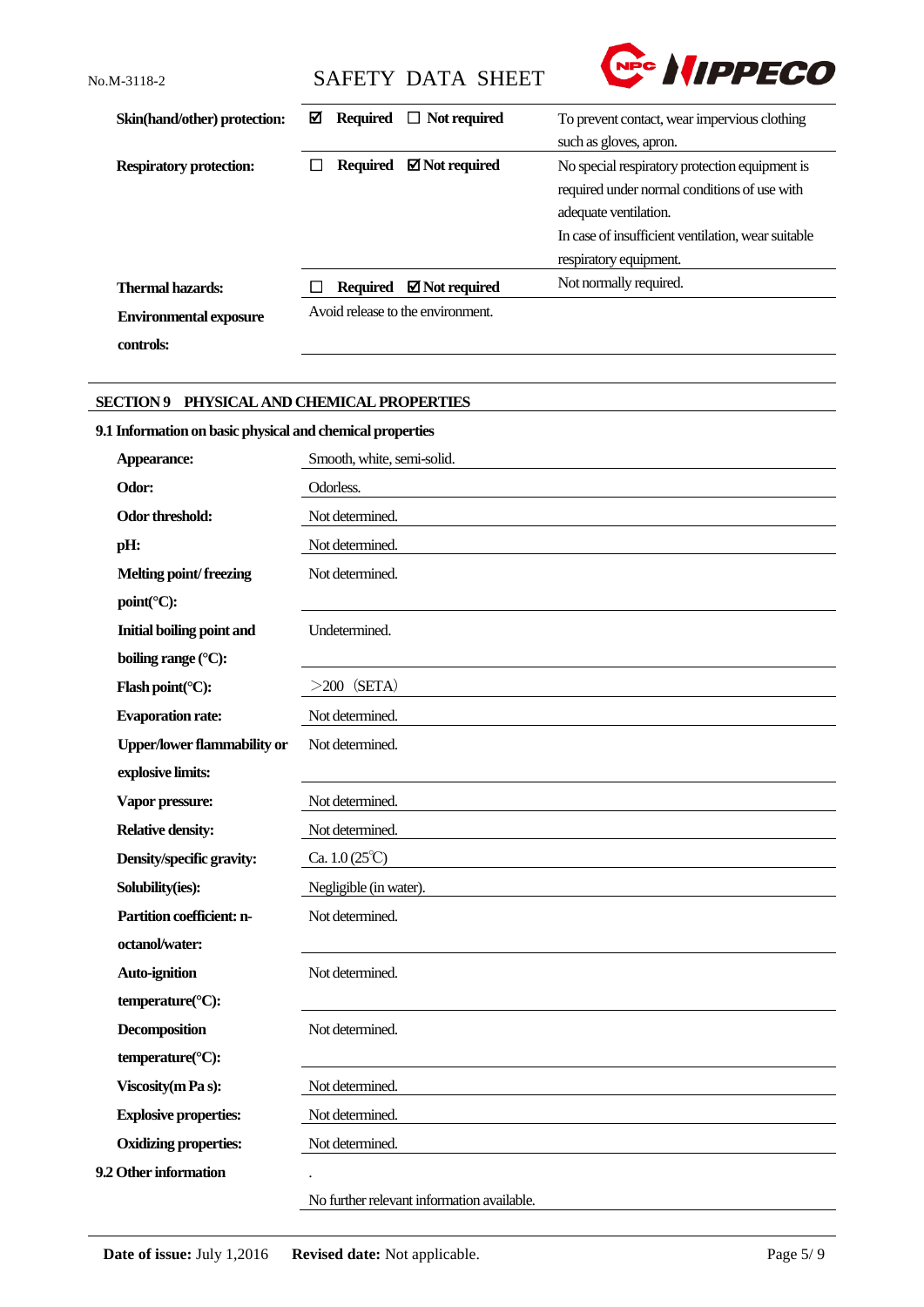

| SECTION 10 STABILITY AND REACTIVITY                           |                                                                                                 |
|---------------------------------------------------------------|-------------------------------------------------------------------------------------------------|
| 10.1 Reactivity                                               | No specific test data available for this product.                                               |
| 10.2 Chemical stability                                       | $\boxtimes$ Stable $\Box$ Unstable                                                              |
| 10.3 Possibility of hazardous reactions                       |                                                                                                 |
|                                                               | $\Box$ May occur $\boxtimes$ Will not occur                                                     |
| 10.4 Conditions to avoid                                      | Heat, sparks, flames, and other ignition sources.                                               |
| 10.5 Incompatible materials                                   | Acids. Oxidizing agents such as H <sub>2</sub> O <sub>2</sub> , permanganates and perchlorates. |
|                                                               | Halogens and halogenated compounds.                                                             |
| 10.6 Hazardous decomposition products                         |                                                                                                 |
|                                                               | Carbon oxides (CO, CO <sub>2</sub> ), SiO <sub>2</sub>                                          |
|                                                               |                                                                                                 |
| <b>SECTION 11</b>                                             | <b>TOXICOLOGICAL INFORMATION</b>                                                                |
| 11.1 Information on toxicological effects                     |                                                                                                 |
| Likely routes of exposure:                                    | Eye contact, skin, ingestion.                                                                   |
|                                                               | Symptoms related to the physical, chemical, and toxicological characteristics:                  |
|                                                               | See SECTION 4 for skin contact, eye contact, and ingestion.                                     |
|                                                               | Delayed and immediate effects and also chronic effects from short and long term exposure:       |
|                                                               | Not applicable.                                                                                 |
| Numerous measures of toxicity:                                |                                                                                                 |
|                                                               | Not applicable.                                                                                 |
| <b>Acute toxicity:</b>                                        | Oral rats $LD50$ : $> 5000$ mg/kg, (Base oil).                                                  |
|                                                               | Dermal : No data available                                                                      |
|                                                               | Inhalation (vapor): No data available.                                                          |
|                                                               | Inhalation (mist) : No data available.                                                          |
| Skin corrosion/irritation:                                    | No known significant effects or critical hazards.                                               |
| Serious eye damage/irritation:                                | No known significant effects or critical hazards.                                               |
| <b>Sensitization-Respiratory:</b>                             | No known significant effects or critical hazards.                                               |
| Sensitization-Skin:                                           | No known significant effects or critical hazards.                                               |
| Germ cell mutagenicity:                                       | No known significant effects or critical hazards.                                               |
| Carcinogenicity:                                              | Base oil, Thickener, Additives: Not listed by IARC, OSHA, NTP, EU and ACGIH.                    |
| <b>Toxic to reproduction:</b>                                 | No known significant effects or critical hazards.                                               |
| Specific target organ systemic<br>toxicity following single   | No known significant effects or critical hazards.                                               |
| exposure:                                                     |                                                                                                 |
| Specific target organ systemic<br>toxicity following repeated | No known significant effects or critical hazards.                                               |
| exposure:                                                     |                                                                                                 |
| Aspiration hazard:                                            | No known significant effects or critical hazards.                                               |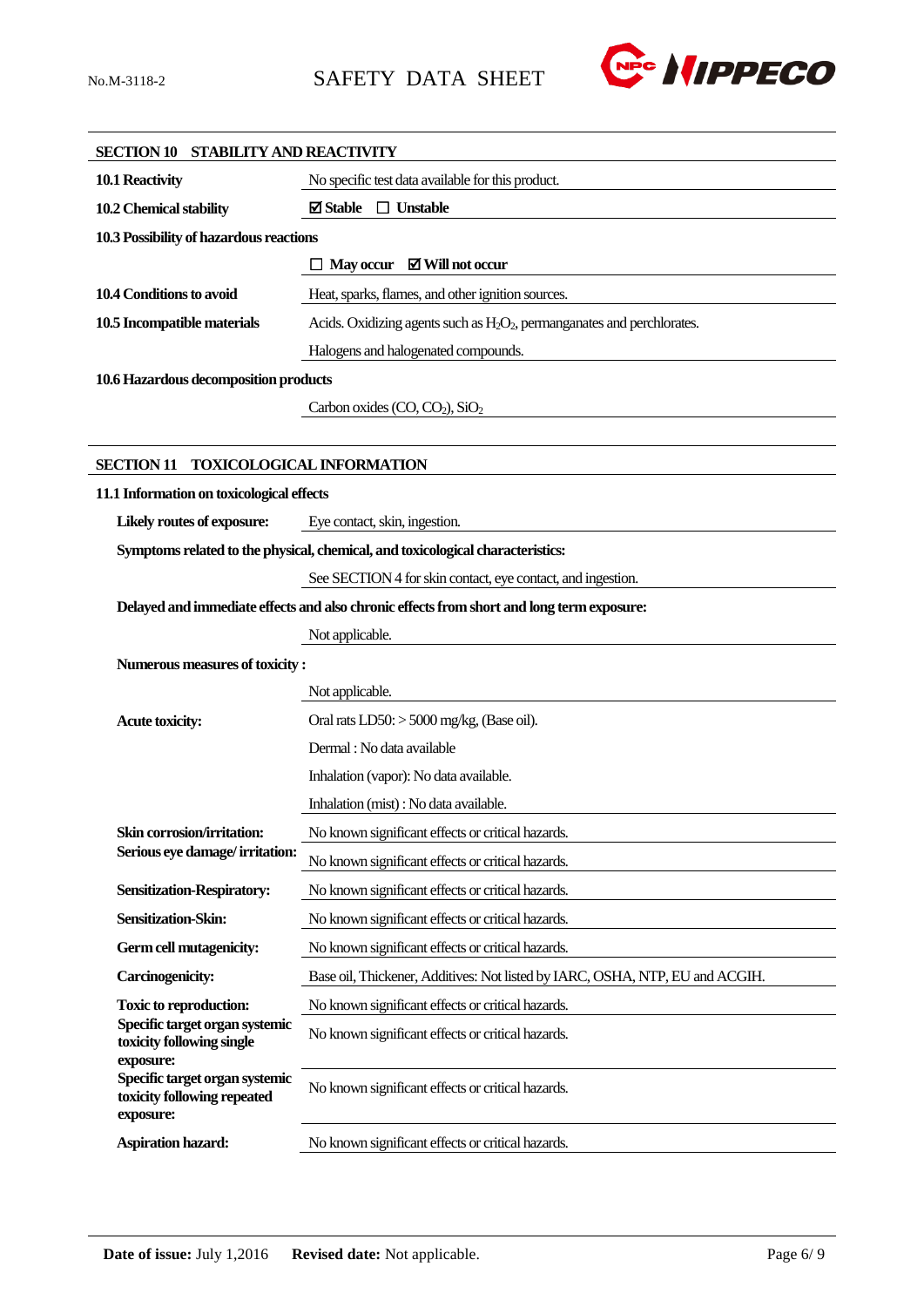No.M-3118-2 SAFETY DATA SHEET



Vapors(formaldehyde may release )from this product at high temperatures( above 150℃) may irritate respiratory passages. So, use adequate ventilation when this product is heated at approximately 150℃ and above in the presence of air.

**Other information:**

# **SECTION 12 ECOLOGICAL INFORMATION 12.1 Toxicity** Aquatic: No further relevant information available. **Terrestrial:** No further relevant information available. **12.2 Persistence and degradability** No specific test data available for this product. **12.3 Bioaccumulative potential** No further relevant information available. **12.4 Mobility in soil** No further relevant information available. **12.5 Results of PBT and vPvB assessment** Not applicable. **12.6 Other adverse effects** No additional information available.

# **SECTION 13 DISPOSAL CONSIDERATIONS**

#### **13.1Waste treatment methods**

**Product and packaging:** Place contaminated materials in disposable containers and dispose of in a manner consistent with applicable regulations. Contact local environmental or health authorities for approved disposal of this material.

#### **SECTION 14 TRANSPORT INFORMATION**

| 14.1 UN number                                                                | Not regulated.                    |  |
|-------------------------------------------------------------------------------|-----------------------------------|--|
|                                                                               |                                   |  |
| 14.2 UN proper shipping name                                                  | Not regulated.                    |  |
| 14.3 Transport hazard class(es)                                               | Not regulated.                    |  |
| 14.4 Packing group                                                            | Not regulated.                    |  |
| 14.5 Environmental hazards                                                    |                                   |  |
| <b>Marine pollutant:</b>                                                      | $\Box$ Yes Chemical name $(wt\%)$ |  |
|                                                                               | $\blacksquare$ No                 |  |
| 14.6 Special precautions for user                                             | Not applicable.                   |  |
| 14.7 Transport in bulk according to Annex II of MARPOL 73/78 and the IBC Code |                                   |  |

Not applicable.

#### **SECTION 15 REGULATORY INFORMATION**

**15.1 Safety, health and environmental regulations/legislation specific for the substance or mixture**

| EU information |                |
|----------------|----------------|
| (EC)1907/2006  |                |
| Title VII:     | Not regulated. |
| (EC)1907/2006  | Not regulated. |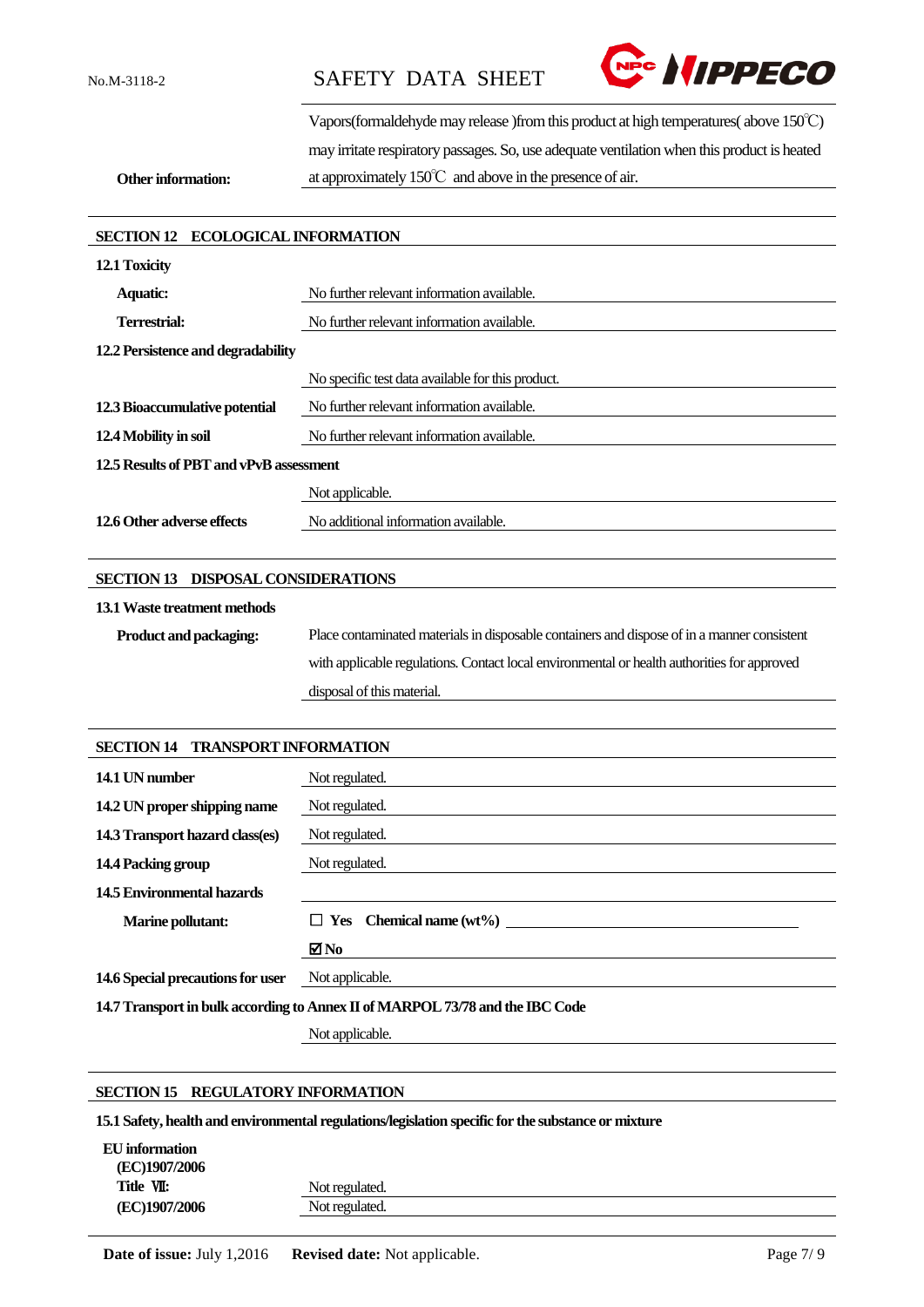| No.M-3118-2                                | <b>REC HIPPECO</b><br><b>SAFETY DATA SHEET</b>                                             |
|--------------------------------------------|--------------------------------------------------------------------------------------------|
| Title VIII:                                |                                                                                            |
| (EC)1005/2009:                             | Not regulated.                                                                             |
| (EC)805/2004:                              | Not regulated.                                                                             |
| (EU)649/2012:                              | Not regulated.                                                                             |
| <b>Others:</b>                             | No further relevant information available.                                                 |
| <b>USA</b> information                     |                                                                                            |
| <b>TSCA</b> (Toxic substances control act) |                                                                                            |
|                                            | Not regulated. All ingredients are listed.                                                 |
| Information on the label under OSHA HCS    |                                                                                            |
| Signal word:                               | Not required.                                                                              |
| Hazard statement(s):                       | Not required.                                                                              |
| Pictogram(s):                              | Not required.                                                                              |
| Precautionary statement(s):                | Not required.                                                                              |
| <b>Unclassified hazards</b>                | Not applicable.                                                                            |
| (HNOC):                                    |                                                                                            |
|                                            |                                                                                            |
| Percentage of ingredient(s)                | Not applicable.                                                                            |
| with unknown toxicity:                     |                                                                                            |
| SARA Title III § 313                       |                                                                                            |
|                                            | <b>Chemical name:</b> None.<br>Wt%:                                                        |
| <b>California Proposition 65</b>           |                                                                                            |
|                                            | <b>Chemical name: None.</b><br>$Wt\%$ :                                                    |
| <b>Others</b>                              | No further relevant information available.                                                 |
| 15.2 Chemical safety assessment            |                                                                                            |
|                                            | This product contains substances for which Chemical Safety Assessments are still required. |

#### **SECTION 16 OTHER INFORMATION**

| Other information                              |                                      |
|------------------------------------------------|--------------------------------------|
|                                                | No additional information available. |
| Date of issue:                                 | July 1, 2016                         |
| The date of preparation of the Not applicable. |                                      |
| SDS or the last change to it:                  |                                      |

**Literature reference:**

**- U.S. Department of Labor, 29CFR Part 1910.**

**- U.S. Environmental Protection Agency, 40CFR Part 372.**

**- U.S. Consumer Product Safety Commission, 16CFR Part 1500.**

**- ACGIH, Threshold Limit Values for Chemical Substances and Physical Agents and Biological Exposure Indices.**

**- U.S. Department of Health and Human Services National Toxicology Program, Annual Report on Carcinogens.**